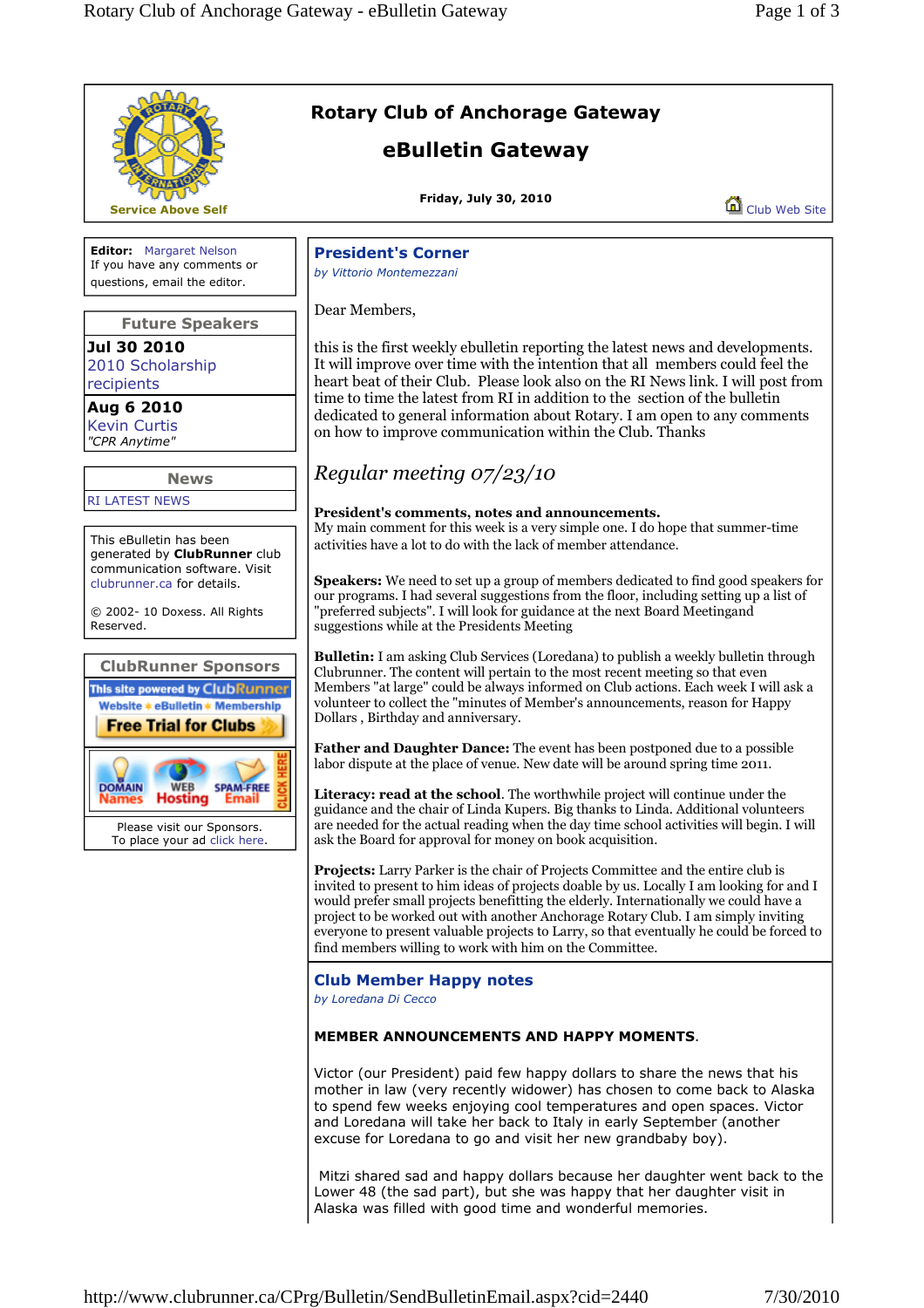# **BEST WISHES TO OUR MEMBERS :**

## *Birthday & Anniversary Report Date Range: July 1 to July 31*

Birthdays: Mathews, Dana July 20, Evans, Jacqueline July 27.

## *Anniversaries*

Kropke, Matthew July 2 (Candace)

Nelson, Margaret July 26 (Brad)

## *Club Anniversaries*

Carey, Owen July 1 2002 (8 years)

Montemezzani, Vittorio July 1 2008 (2 years)

Reardon, Gene July 11 2008 (2 years)

# **RI Information page**

*by Loredana Di Cecco*

# **Overview of Rotary International's leadership structure**



#### **Clubs**

Rotarians are members of more than 32,000 Rotary clubs, which belong to the global association of Rotary International (RI). Each club elects its own officers and enjoys considerable autonomy within the framework of Rotary's constitution and bylaws.

## **Districts**

Clubs are grouped into approximately 530 RI districts, each led by a district governor, who is an RI officer and leads about 50 clubs. The district administration, including assistant governors and various committees, guides and supports the clubs.

## **The RI Boards**

The 19-member RI Board of Directors , which includes the RI president and president-elect, meets quarterly to establish policies. Traditionally, the RI president, who is elected annually, develops a theme and emphasis for the year.

## **The Secretariat**

RI is headquartered in Evanston, Illinois, USA, with seven international offices in Argentina, Australia, Brazil, India, Japan, Korea, and Switzerland. The office of Rotary International in Great Britain and Ireland (RIBI), located in England, serves clubs and districts in that region.

The Secretariat's active managing officer is the general secretary, who heads a 650-member staff working to serve Rotarians worldwide. Contact the Secretariat .

## **Council on Legislation**

The Council on Legislation, Rotary's "parliament," meets every three years